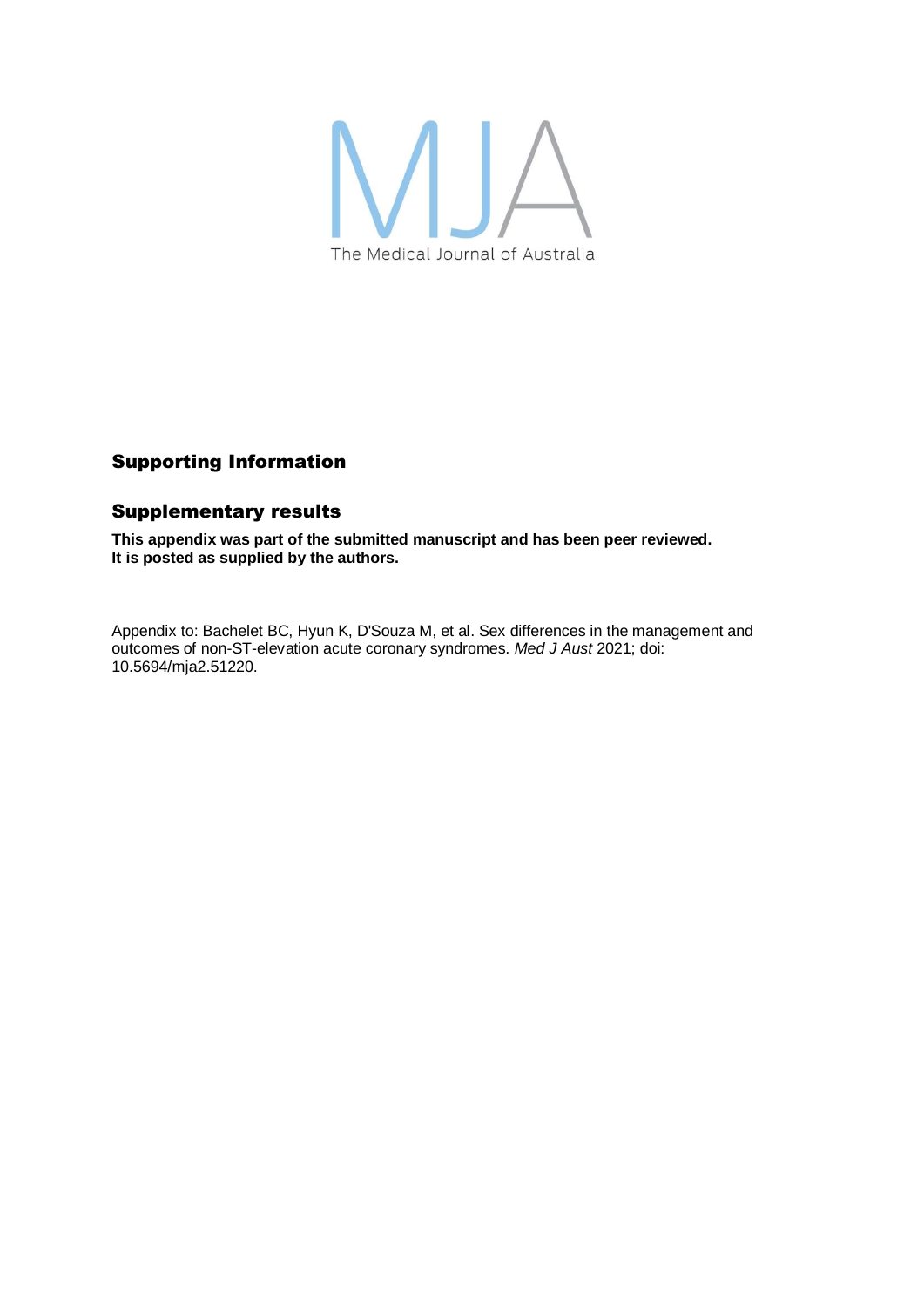#### **Table 1. In-hospital management and discharge care for patients with documented coronary artery disease, by sex**

| Variable                                                                       | <b>All patients</b> | Women           | Men             | Difference (percentage<br>points*) (95% CI) |
|--------------------------------------------------------------------------------|---------------------|-----------------|-----------------|---------------------------------------------|
| Number of patients                                                             | 4676                | 1108 [24%]      | 3568 [76%]      |                                             |
| In-hospital management                                                         |                     |                 |                 |                                             |
| Aspirin                                                                        | 4598 (98%)          | 1092 (99%)      | 3506 (98%)      | $0.3$ (-0.5 to 1.1)                         |
| Second antiplatelet <sup>†</sup>                                               | 4383 (94%)          | 1034 (93%)      | 3349 (94%)      | $-0.5$ ( $-2.2$ to 1.1)                     |
| Heparin/low molecular weight<br>heparin                                        | 4354 (93%)          | 1027 (93%)      | 3327 (93%)      | $-0.6$ ( $-2.3$ to 1.2)                     |
| Cardiac catheterisation                                                        | 4676 (100%)         | 1108 (100%)     | 3568 (100%)     |                                             |
| Admission to catheterisation time<br>$(h)$ , median $(IQR)$                    | 47.6 (25-80)        | $50.9(28-92)$   | 46.5 (25-76)    | 4.4 (0.5-8.3) hours                         |
| Vessels with $\geq 50\%$ stenosis (at<br>catheterisation)                      |                     |                 |                 |                                             |
| One                                                                            | 1960 (42%)          | 564 (51%)       | 1396 (39%)      | 11.8 (8.4 to 15.2)                          |
| Two                                                                            | 1348 (29%)          | 293 (26%)       | 1055 (30%)      | $-3.1$ (-6.2 to $-0.1$ )                    |
| More than two                                                                  | 1368 (29%)          | 251 (23%)       | 1117 (31%)      | $-8.7$ ( $-11.6$ to $-5.7$ )                |
| Percutaneous coronary intervention                                             | 2568 (55%)          | 614 (55%)       | 1954 (55%)      | $0.7$ (-2.7 to 4.0)                         |
| Coronary artery bypass grafting                                                | 673 (14%)           | 110 (10%)       | 563 (16%)       | $-5.9$ ( $-8.0$ to $-3.7$ )                 |
| Discharge medications <sup>#</sup>                                             |                     |                 |                 |                                             |
| Aspirin                                                                        | 4420/4622 (96%)     | 1041/1090 (96%) | 3379/3532 (96%) | $-0.2$ ( $-1.6$ to 1.2)                     |
| Second antiplatelet <sup>†</sup>                                               | 3536/4622 (77%)     | 841/1090 (77%)  | 2695/3532 (76%) | $0.9$ (-2.0 to 3.7)                         |
| β-Blocker                                                                      | 3667/4622 (79%)     | 858/1090 (79%)  | 2809/3532 (80%) | $-0.8$ ( $-3.6$ to 2.0)                     |
| Angiotensin-converting enzyme<br>inhibitor/ angiotensin II receptor<br>blocker | 3346/4622 (72%)     | 791/1090 (73%)  | 2555/3532 (72%) | $0.2$ (-2.8 to 3.3)                         |
| Statin/lipid-lowering therapy                                                  | 4403/4622 (95%)     | 1024/1090 (94%) | 3379/3532 (96%) | $-1.7$ (-3.3 to -0.2)                       |
| Referral to cardiac rehabilitation                                             | 3402/4622 (74%)     | 750/1090 (69%)  | 2652/3532 (75%) | $-6.3$ ( $-9.4$ to $-3.2$ )                 |

CI = confidence interval; GRACE = Global Registry of Acute Coronary Events; IQR = interquartile range; NSTEMI = non-ST-elevation myocardial infarction; SD, standard deviation.

\* Unless otherwise indicated.

† Clopidogrel, ticagrelor, or prasugrel.

‡ The denominators are the numbers of patients discharged from hospital alive.

**Bold**: Sex difference is statistically significant (95% CI does not include zero difference).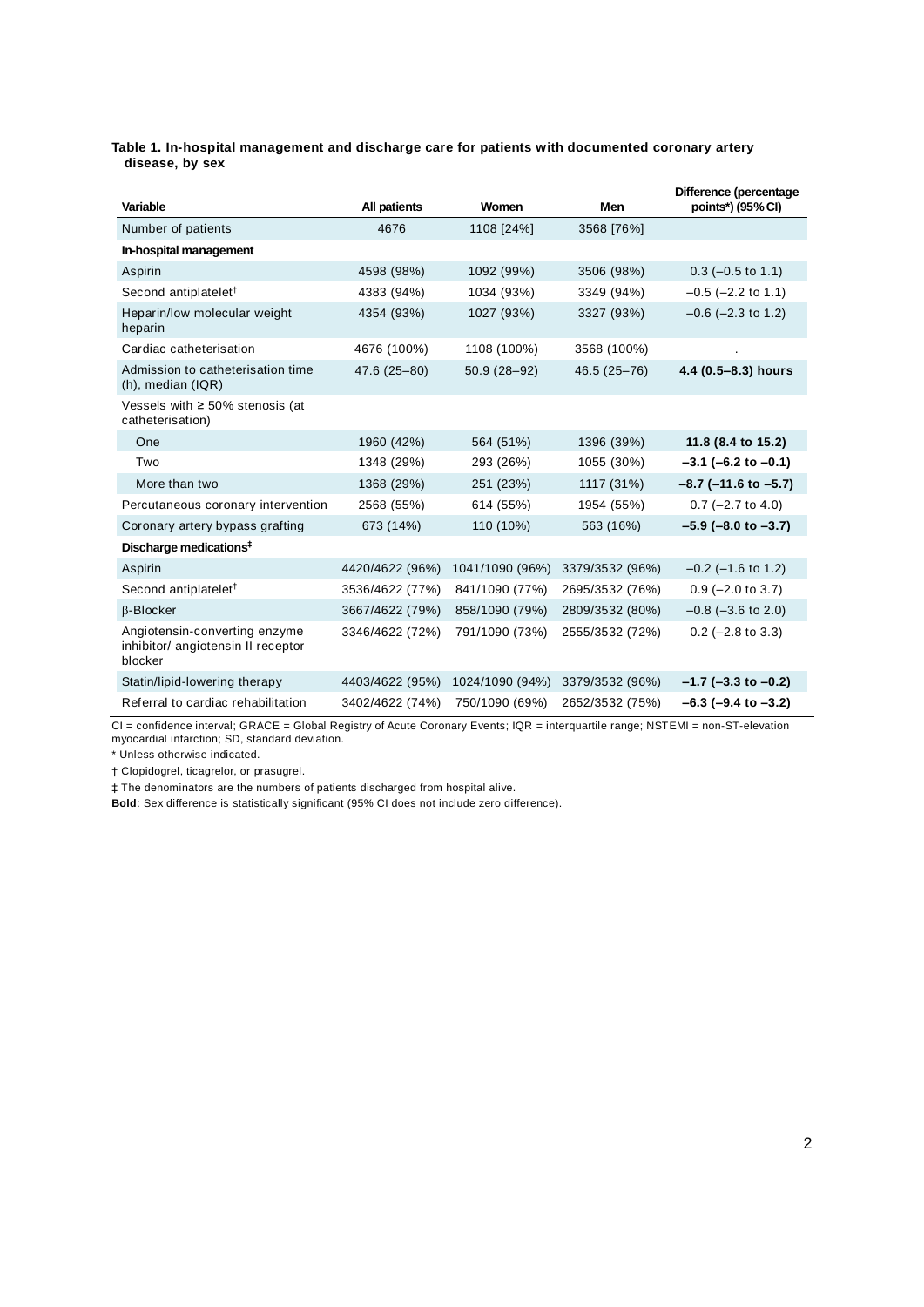### **Table 2. Outcomes in hospital and at 6-month follow-up, by sex**

| Outcome                                                  | All patients | Women    | Men      | <b>Difference</b><br>(percentage points)<br>(95% CI) |
|----------------------------------------------------------|--------------|----------|----------|------------------------------------------------------|
| <b>Admitted patients</b>                                 | 7783         | 2422     | 5361     |                                                      |
| In-hospital deaths                                       | 176 (2%)     | 57 (2%)  | 119 (2%) | $0.1$ (-0.6 to 0.9)                                  |
| MACE                                                     | 320 (4%)     | 101 (4%) | 219 (4%) | $0.1$ (-0.9 to 1.1)                                  |
| Patients discharged alive and<br>followed up at 6 months | 6531         | 2025     | 4506     |                                                      |
| Deaths by 6-month follow-up                              | 227 (4%)     | 70 (4%)  | 157 (4%) | $-0.0$ ( $-1.0$ to 0.9)                              |
| MACE by 6-month follow-up                                | 276 (4%)     | 84 (4%)  | 192 (4%) | $-0.1$ ( $-1.2$ to 0.9)                              |

CI = confidence interval; MACE = major adverse cardiac events (cardiac death, myocardial infarction, stroke).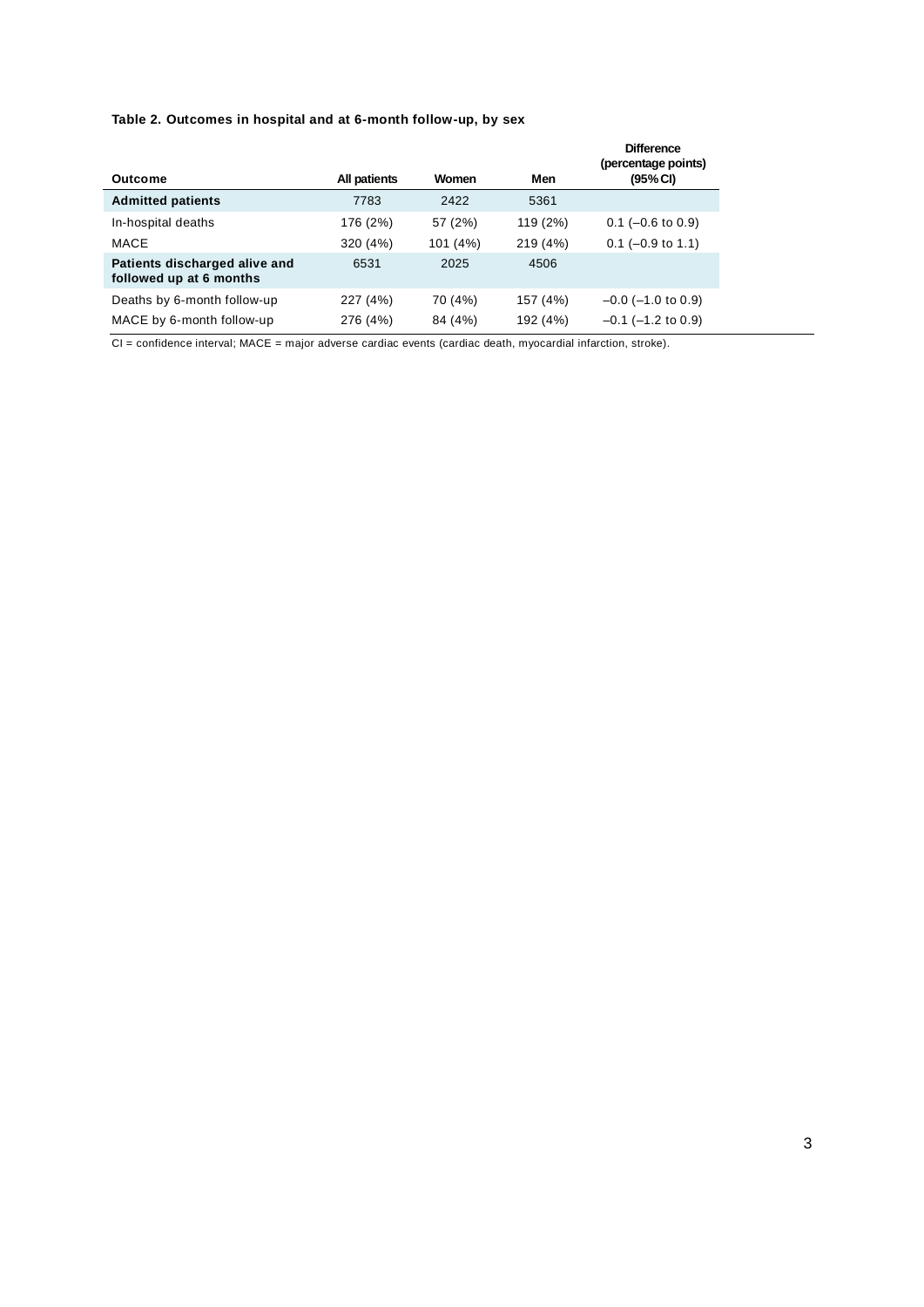### **Table 3. In-hospital deaths: multivariable analysis**

| Parameter                                     | Odds ratio (95% CI) |
|-----------------------------------------------|---------------------|
| Sex (women)                                   | $1.02(0.71 - 1.46)$ |
| Age (years)                                   |                     |
| under 55                                      | $0.19(0.10 - 0.36)$ |
| $55 - 64$                                     | $0.27(0.14 - 0.51)$ |
| $65 - 74$                                     | $0.44(0.30 - 0.66)$ |
| 75 or more                                    | 1                   |
| Prior myocardial infarction                   | $1.74(1.11 - 2.71)$ |
| Exertional angina pectoris                    | $0.95(0.70 - 1.29)$ |
| Prior heart failure                           | $1.33(0.90 - 1.97)$ |
| Prior percutaneous coronary intervention      | $0.48(0.34 - 0.69)$ |
| Prior coronary artery bypass graft            | $0.77(0.53 - 1.11)$ |
| Prior atrial fibrillation                     | 1.41 (1.02-1.95)    |
| Prior deep vein thrombosis/pulmonary embolism | $1.47(0.94 - 2.31)$ |
| Priors major bleed                            | $1.07(0.32 - 3.55)$ |
| Implantable defibrillator                     | $0.72$ (0.25-2.07)  |
| Chronic renal failure                         | 2.15 (1.65-2.80)    |
| Previous stroke/transient ischaemic attack    | $1.56(1.11 - 2.18)$ |
| <b>Diabetes</b>                               | 1.37 (0.98-1.92)    |
| Hypertension                                  | $0.80(0.57 - 1.14)$ |
| Dyslipidaemia                                 | $0.60(0.38 - 0.95)$ |
| Smoking history                               |                     |
| Never smoked                                  | $0.71(0.39 - 1.28)$ |
| Ex-smoker                                     | $0.69(0.44 - 1.09)$ |
| Current smoker                                | 1                   |
| Impaired mobility                             | 2.22 (1.15-4.27)    |
| Liver disease                                 | $0.63(0.22 - 1.82)$ |
| Lung disease                                  | 1.40 (0.98–1.99)    |
| Killip class                                  |                     |
| $\mathbf{1}$                                  | $0.06(0.02 - 0.19)$ |
| 2                                             | $0.10(0.04 - 0.28)$ |
| 3                                             | $0.14(0.05 - 0.46)$ |
| 4                                             | 1                   |
| Cardiac arrest on admission                   | 50.1 (28.4–88.4)    |

CI = confidence interval.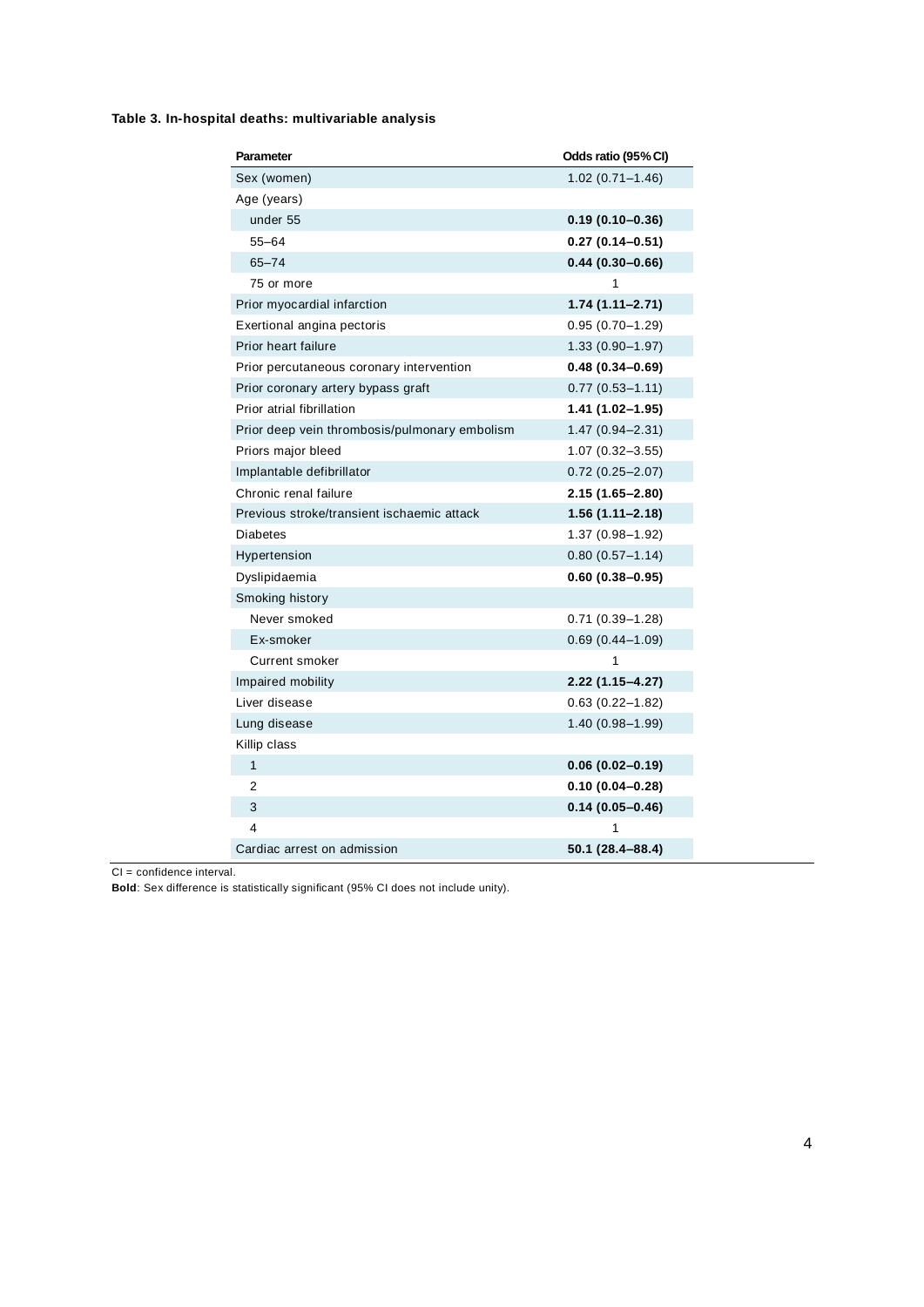| <b>Parameter</b>                              | Odds ratio (95% CI) |
|-----------------------------------------------|---------------------|
| Sex (women)                                   | $0.97(0.78 - 1.20)$ |
| Age (years)                                   |                     |
| under 55                                      | $0.41(0.26 - 0.64)$ |
| $55 - 64$                                     | $0.52(0.37 - 0.73)$ |
| $65 - 74$                                     | $0.50(0.37 - 0.68)$ |
| 75 or more                                    | 1                   |
| Prior myocardial infarction                   | $1.25(0.92 - 1.70)$ |
| Exertional angina pectoris                    | $1.1(0.87 - 1.40)$  |
| Prior heart failure                           | $1.24(1.00-1.54)$   |
| Prior percutaneous coronary intervention      | $0.61(0.47 - 0.80)$ |
| Prior coronary artery bypass graft            | $0.86(0.70 - 1.07)$ |
| Prior atrial fibrillation                     | $1.01(0.75 - 1.36)$ |
| Prior deep vein thrombosis/pulmonary embolism | $0.91(0.67 - 1.25)$ |
| Priors major bleed                            | $1.44(0.66 - 3.14)$ |
| Implantable defibrillator                     | $0.54(0.25 - 1.18)$ |
| Chronic renal failure                         | 1.67 (1.35-2.07)    |
| Previous stroke/transient ischaemic attack    | $1.48(1.06 - 2.05)$ |
| <b>Diabetes</b>                               | $1.37(1.06 - 1.76)$ |
| Hypertension                                  | $0.79(0.63 - 0.98)$ |
| Dyslipidaemia                                 | $0.70(0.57 - 0.85)$ |
| Smoking history                               |                     |
| Never smoked                                  | $0.68(0.52 - 0.89)$ |
| Ex-smoker                                     | $0.67(0.50 - 0.90)$ |
| Current smoker                                | 1                   |
| Impaired mobility                             | $1.43(1.05 - 1.94)$ |
| Liver disease                                 | $1.47(0.80 - 2.74)$ |
| Lung disease                                  | $1.05(0.80-1.38)$   |
| Killip class                                  |                     |
| $\mathbf{1}$                                  | $0.13(0.05 - 0.34)$ |
| 2                                             | $0.21(0.09 - 0.54)$ |
| 3                                             | $0.29(0.10 - 0.83)$ |
| 4                                             | 1                   |
| Cardiac arrest on admission                   | 14.1 (8.88-22.5)    |

**Table 4. In-hospital major adverse cardiac events (MACE): multivariable analysis**

CI = confidence interval.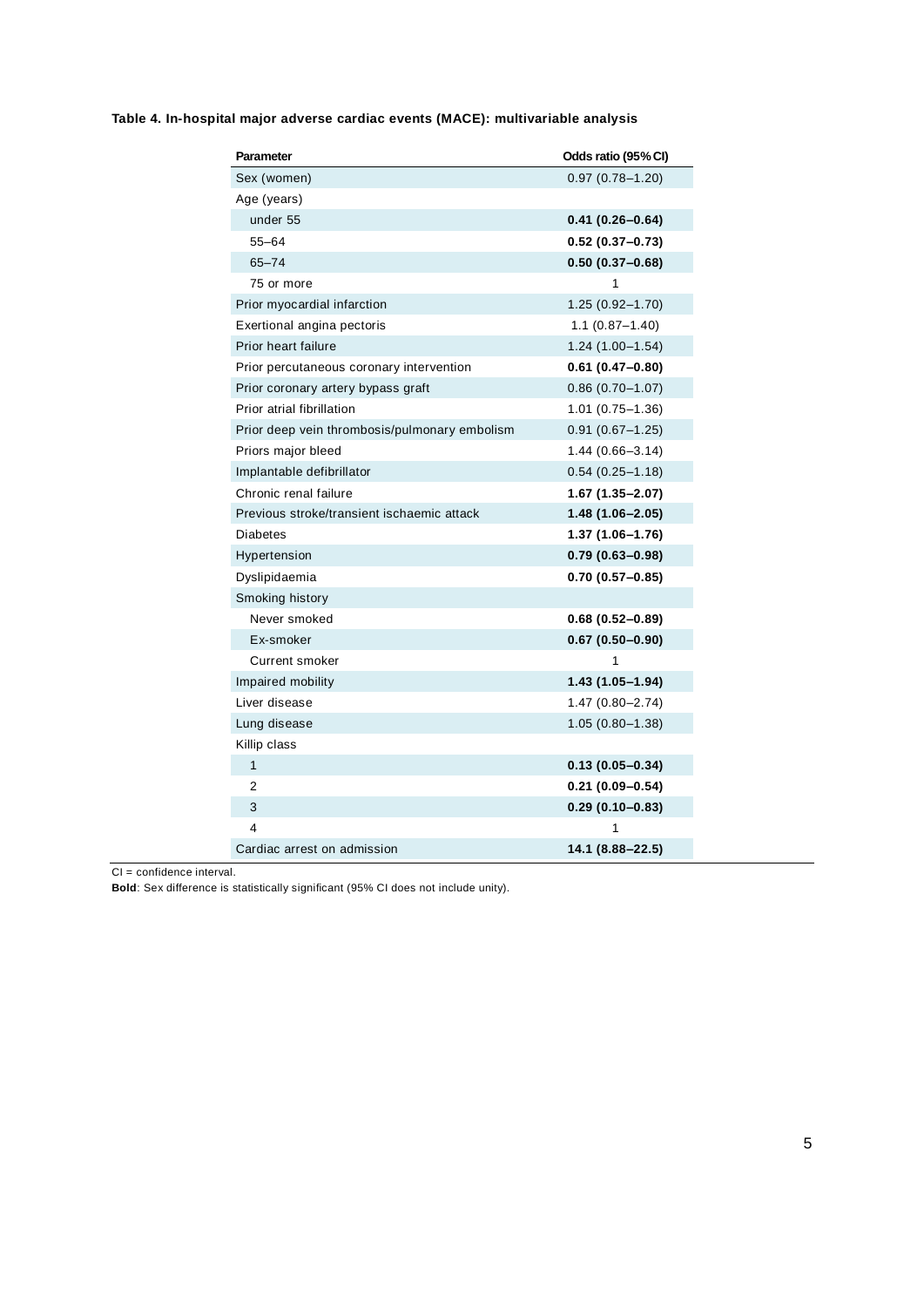| <b>Parameter</b>                              | Odds ratio (95% CI) |
|-----------------------------------------------|---------------------|
| Sex (women)                                   | $0.85(0.60-1.21)$   |
| Age (years)                                   |                     |
| under 55                                      | $0.15(0.10 - 0.23)$ |
| $55 - 64$                                     | $0.17(0.11 - 0.28)$ |
| $65 - 74$                                     | $0.34(0.23 - 0.50)$ |
| 75 or more                                    | 1                   |
| Prior myocardial infarction                   | $1.52(1.09 - 2.10)$ |
| Exertional angina pectoris                    | $0.79(0.55 - 1.12)$ |
| Prior heart failure                           | $2.00(1.50 - 2.66)$ |
| Prior percutaneous coronary intervention      | $0.95(0.66 - 1.36)$ |
| Prior coronary artery bypass graft            | $1.29(0.93 - 1.78)$ |
| Prior atrial fibrillation                     | $1.26(0.87-1.81)$   |
| Prior deep vein thrombosis/pulmonary embolism | $0.87(0.53 - 1.44)$ |
| Priors major bleed                            | $1.41(0.77 - 2.58)$ |
| Implantable defibrillator                     | $0.71(0.26 - 1.95)$ |
| Chronic renal failure                         | 2.12 (1.50-3.01)    |
| Previous stroke/transient ischaemic attack    | $1.07(0.69 - 1.67)$ |
| <b>Diabetes</b>                               | $1.05(0.77 - 1.41)$ |
| Hypertension                                  | $1.04(0.72 - 1.49)$ |
| Dyslipidaemia                                 | $0.69(0.52 - 0.90)$ |
| Smoking history                               |                     |
| Never smoked                                  | $0.58(0.39 - 0.87)$ |
| Ex-smoker                                     | $0.51(0.37 - 0.69)$ |
| <b>Current smoker</b>                         | 1                   |
| Impaired mobility                             | $1.66(1.15 - 2.40)$ |
| Liver disease                                 | 2.50 (1.19–5.27)    |
| Lung disease                                  | $1.65(1.15 - 2.36)$ |
| Killip class                                  |                     |
| $\mathbf{1}$                                  | $0.37(0.15 - 0.93)$ |
| 2                                             | $0.52(0.21 - 1.32)$ |
| 3                                             | $0.85(0.28 - 2.56)$ |
| $\overline{4}$                                | 1                   |
| Cardiac arrest on admission                   | $1.16(0.29 - 4.62)$ |

### **Table 5. Deaths by 6-month follow-up: multivariable analysis**

CI = confidence interval.